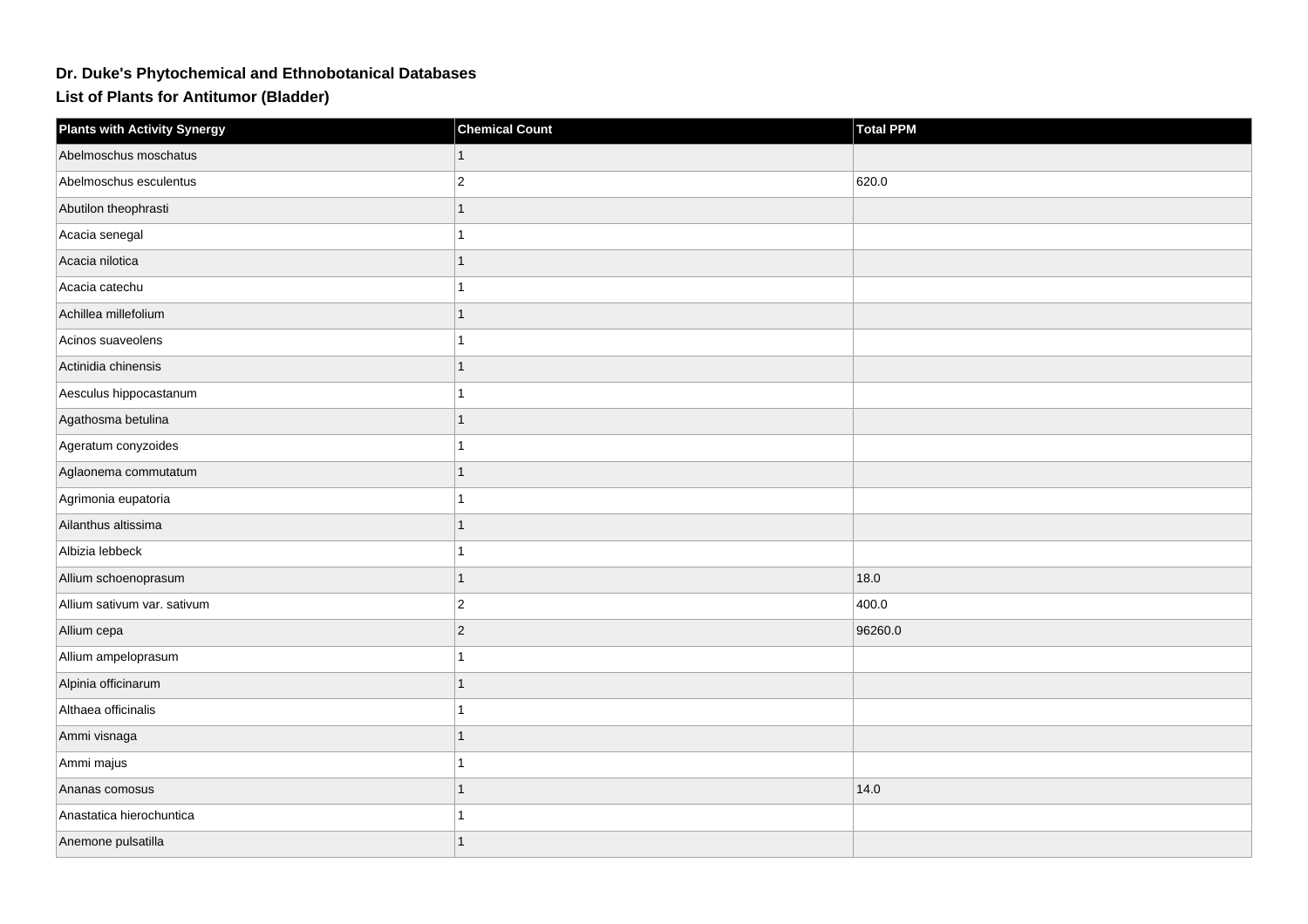| <b>Plants with Activity Synergy</b> | <b>Chemical Count</b> | <b>Total PPM</b> |
|-------------------------------------|-----------------------|------------------|
| Anethum graveolens                  | $\overline{2}$        | 294.0            |
| Angelica sinensis                   |                       |                  |
| Anogeissus latifolia                |                       |                  |
| Apium graveolens                    | $\overline{2}$        | 262.0            |
| Arachis hypogaea                    | $\overline{2}$        | 410.0            |
| Araucaria bidwillii                 | 1                     |                  |
| Arbutus unedo                       |                       |                  |
| Arctostaphylos uva-ursi             |                       |                  |
| Ardisia japonica                    |                       |                  |
| Armoracia rusticana                 | 1                     |                  |
| Artemisia dracunculus               |                       |                  |
| Artemisia annua                     |                       |                  |
| Artocarpus altilis                  |                       |                  |
| Asimina triloba                     | 1                     |                  |
| Aspalathus linearis                 | $\overline{c}$        |                  |
| Asparagus officinalis               | $\overline{1}$        |                  |
| Astragalus membranaceus             |                       |                  |
| Avena sativa                        | $\overline{2}$        | 640.2            |
| Azadirachta indica                  | 1                     | 2000.0           |
| Barosma betulina                    |                       |                  |
| Basella alba                        |                       |                  |
| Berberis vulgaris                   | $\overline{c}$        |                  |
| Beta vulgaris                       | $\overline{c}$        | 885.2            |
| Borago officinalis                  | 1                     |                  |
| Brassica rapa                       | $\overline{c}$        | 378.0            |
| Brassica pekinensis                 | 1                     | 112.0            |
| Brassica oleracea var. sabellica I. | $\overline{2}$        | 1702.0           |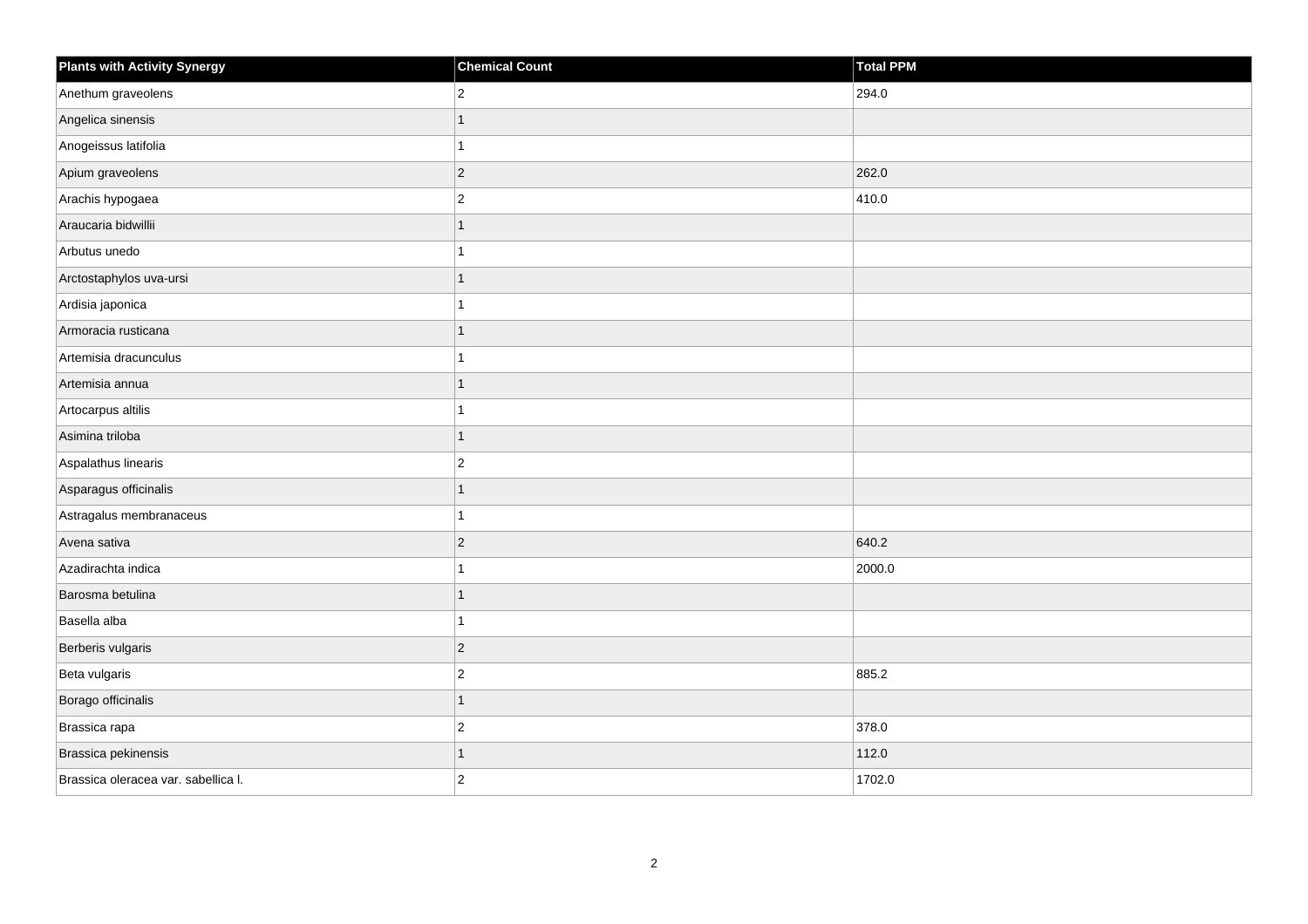| <b>Plants with Activity Synergy</b> | <b>Chemical Count</b> | <b>Total PPM</b> |
|-------------------------------------|-----------------------|------------------|
| Brassica oleracea var. italica      | $\overline{2}$        |                  |
| Brassica oleracea var. gemmifera    | $\overline{2}$        | 176.0            |
| Brassica oleracea var. capitata I.  | $\overline{c}$        | 377.0            |
| Brassica oleracea var. botrytis I.  | $\overline{2}$        | 898.0            |
| Brassica oleracea                   | 1                     | 40.0             |
| Brassica napus var. napobrassica    | 1                     |                  |
| Brassica chinensis                  | $\mathbf{1}$          | 112.0            |
| Caesalpinia pulcherrima             |                       |                  |
| Calendula officinalis               | $\mathbf{3}$          |                  |
| Camellia sinensis                   | $\overline{2}$        | 20000.0          |
| Camptotheca acuminata               | $\overline{1}$        |                  |
| Capparis spinosa                    | 1                     |                  |
| Capsicum frutescens                 | $\overline{1}$        | 126.0            |
| Capsicum annuum                     | 1                     | 568.0            |
| Carica papaya                       | $\overline{c}$        |                  |
| Carthamus tinctorius                | 1                     | 898.0            |
| Carum carvi                         | 1                     |                  |
| Castanea sativa                     |                       |                  |
| Catharanthus roseus                 | $\overline{1}$        |                  |
| Cedrus deodora                      |                       |                  |
| Ceiba pentandra                     | $\overline{1}$        |                  |
| Centaurea cyanus                    | $\overline{1}$        |                  |
| Centaurea calcitrapa                | 1                     |                  |
| Centella asiatica                   |                       |                  |
| Ceratonia siliqua                   | $\overline{1}$        |                  |
| Cichorium intybus                   |                       |                  |
| Cichorium endivia                   | $\overline{1}$        |                  |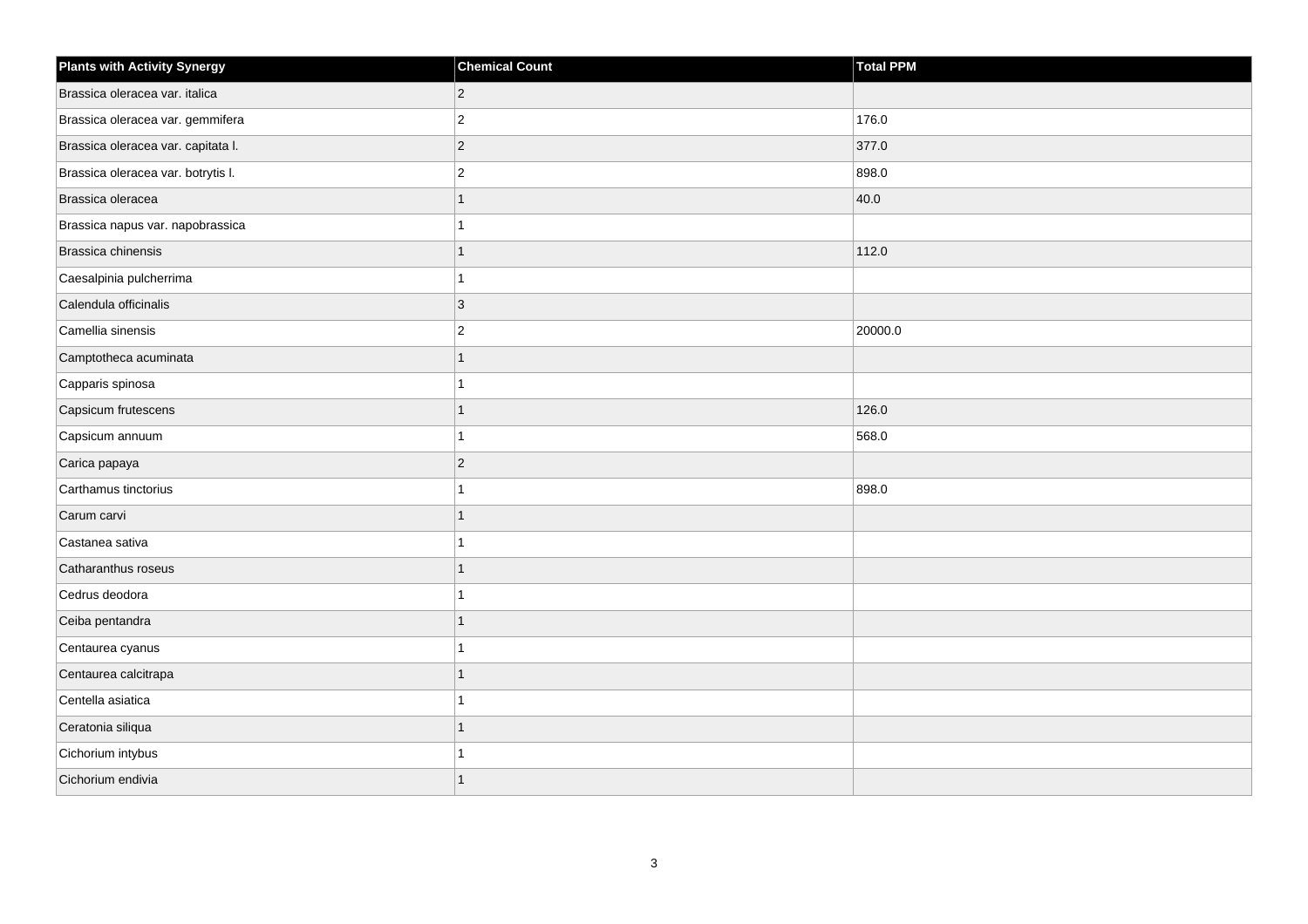| <b>Plants with Activity Synergy</b> | <b>Chemical Count</b> | <b>Total PPM</b> |
|-------------------------------------|-----------------------|------------------|
| Cinnamomum camphora                 |                       |                  |
| Citrullus lanatus                   |                       | 1800.0           |
| Citrus spp                          |                       |                  |
| Citrus sinensis                     | $\overline{3}$        | 58.0             |
| Citrus reticulata                   |                       | 62.0             |
| Citrus paradisi                     | $\overline{3}$        | 58.0             |
| Citrus limon                        |                       |                  |
| Cocos nucifera                      |                       | 36.0             |
| Coffea arabica                      |                       |                  |
| Commiphora wightii                  | 1                     |                  |
| Consolida ajacis                    |                       |                  |
| Coriandrum sativum                  | 1                     |                  |
| Coriaria thymifolia                 |                       |                  |
| Coriaria myrtifolia                 | 1                     |                  |
| Cornus mas                          |                       |                  |
| Cornus florida                      | $\overline{1}$        |                  |
| Corylus avellana                    | $\overline{c}$        |                  |
| Crataegus rhipidophylla             |                       |                  |
| Crataegus monogyna                  | 1                     |                  |
| Crataegus laevigata                 |                       |                  |
| Crataegus cuneata                   |                       |                  |
| Crocus sativus                      | $\overline{c}$        |                  |
| Cucumis sativus                     |                       | 76.0             |
| Cucumis melo                        | 1                     | 28.0             |
| Cucurbita pepo                      | $\overline{c}$        | 238.0            |
| Curcuma longa                       | $\overline{c}$        |                  |
| Cyamopsis tetragonoloba             |                       |                  |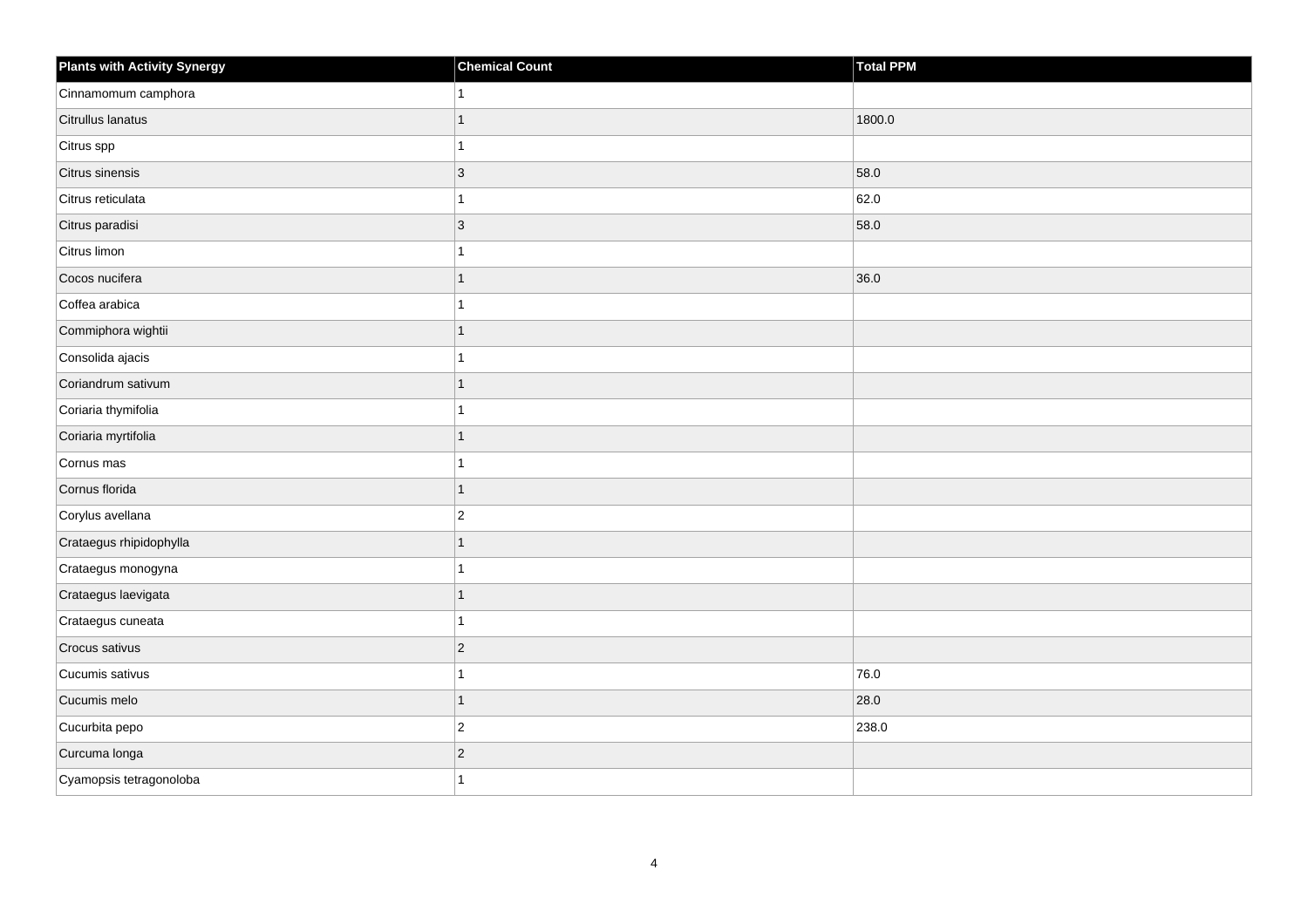| <b>Plants with Activity Synergy</b> | <b>Chemical Count</b> | Total PPM |
|-------------------------------------|-----------------------|-----------|
| Cymbopogon citratus                 | 1                     |           |
| Cynara cardunculus                  |                       |           |
| Cytisus scoparius                   | 1                     |           |
| Daucus carota                       | 3                     | 1928.0    |
| Diospyros virginiana                | 1                     |           |
| Dodonaea viscosa                    |                       |           |
| Drimys winteri                      | 1                     |           |
| Echinacea spp                       |                       |           |
| Echinacea purpurea                  |                       |           |
| Echinacea angustifolia              |                       |           |
| Elaeagnus angustifolia              | 1                     |           |
| Elaeis guineensis                   |                       |           |
| Elettaria cardamomum                | 1                     |           |
| Eleutherococcus senticosus          |                       |           |
| Equisetum arvense                   |                       |           |
| Eriobotrya japonica                 | 1                     |           |
| Eucalyptus globulus                 | $\overline{2}$        |           |
| Eucommia ulmoides                   |                       |           |
| Eupatorium perfoliatum              | 1                     |           |
| Euphorbia lathyris                  |                       |           |
| Euphorbia hirta                     |                       |           |
| Euphrasia officinalis               | 1                     |           |
| Fagopyrum esculentum                |                       |           |
| Ficus carica                        |                       |           |
| Filipendula ulmaria                 | $\overline{1}$        |           |
| Foeniculum vulgare                  |                       |           |
| Forsythia suspensa                  |                       |           |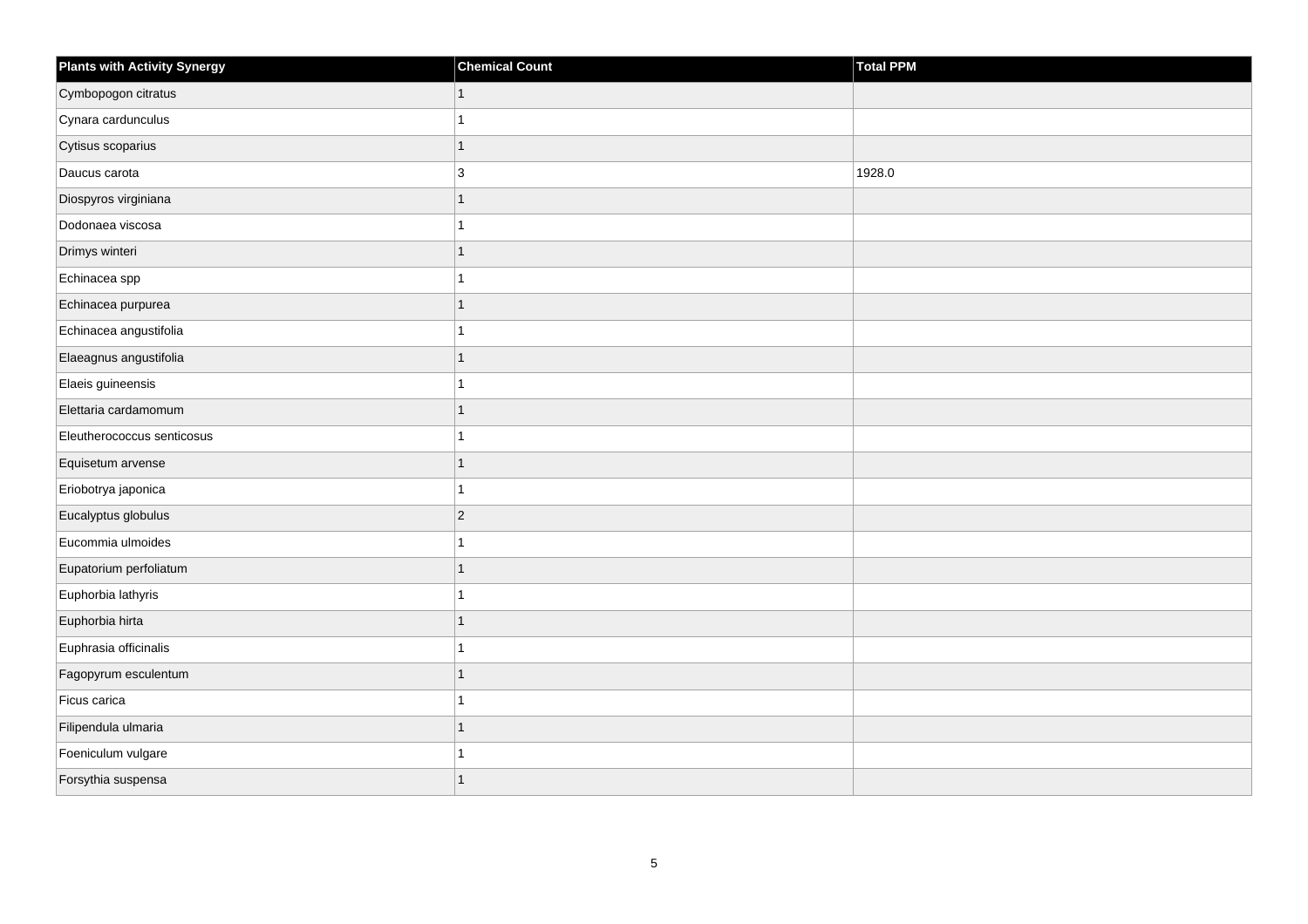| <b>Plants with Activity Synergy</b> | <b>Chemical Count</b> | <b>Total PPM</b> |
|-------------------------------------|-----------------------|------------------|
| Fragaria spp                        | $ 2\rangle$           | 108.0            |
| Galega officinalis                  |                       |                  |
| Geranium thunbergii                 |                       |                  |
| Ginkgo biloba                       | 1                     |                  |
| Glycine max                         | $\overline{2}$        | 788.0            |
| Glycyrrhiza uralensis               |                       |                  |
| Glycyrrhiza glabra                  |                       |                  |
| Gossypium sp                        |                       |                  |
| Guazuma tomentosa                   |                       |                  |
| Haematoxylum campechianum           | 1                     |                  |
| Hamamelis virginiana                | 1                     |                  |
| Hedera helix                        | 1                     |                  |
| Helianthus annuus                   | $\vert$ 2             | 2464.0           |
| Hibiscus sabdariffa                 | 1                     |                  |
| Hibiscus rosa-sinensis              | 1                     |                  |
| Hippophae rhamnoides                | $ 2\rangle$           |                  |
| Holarrhena pubescens                |                       |                  |
| Hordeum vulgare                     |                       | 22.0             |
| Houttuynia cordata                  | 1                     |                  |
| Humulus lupulus                     | $ 2\rangle$           |                  |
| Hydrangea arborescens               |                       |                  |
| Hypericum perforatum                | 1                     |                  |
| Inula helenium                      |                       |                  |
| Ipomoea batatas                     |                       |                  |
| Isatis tinctoria                    | 1                     |                  |
| Juglans regia                       | $\vert$ 2             |                  |
| Juglans nigra                       |                       |                  |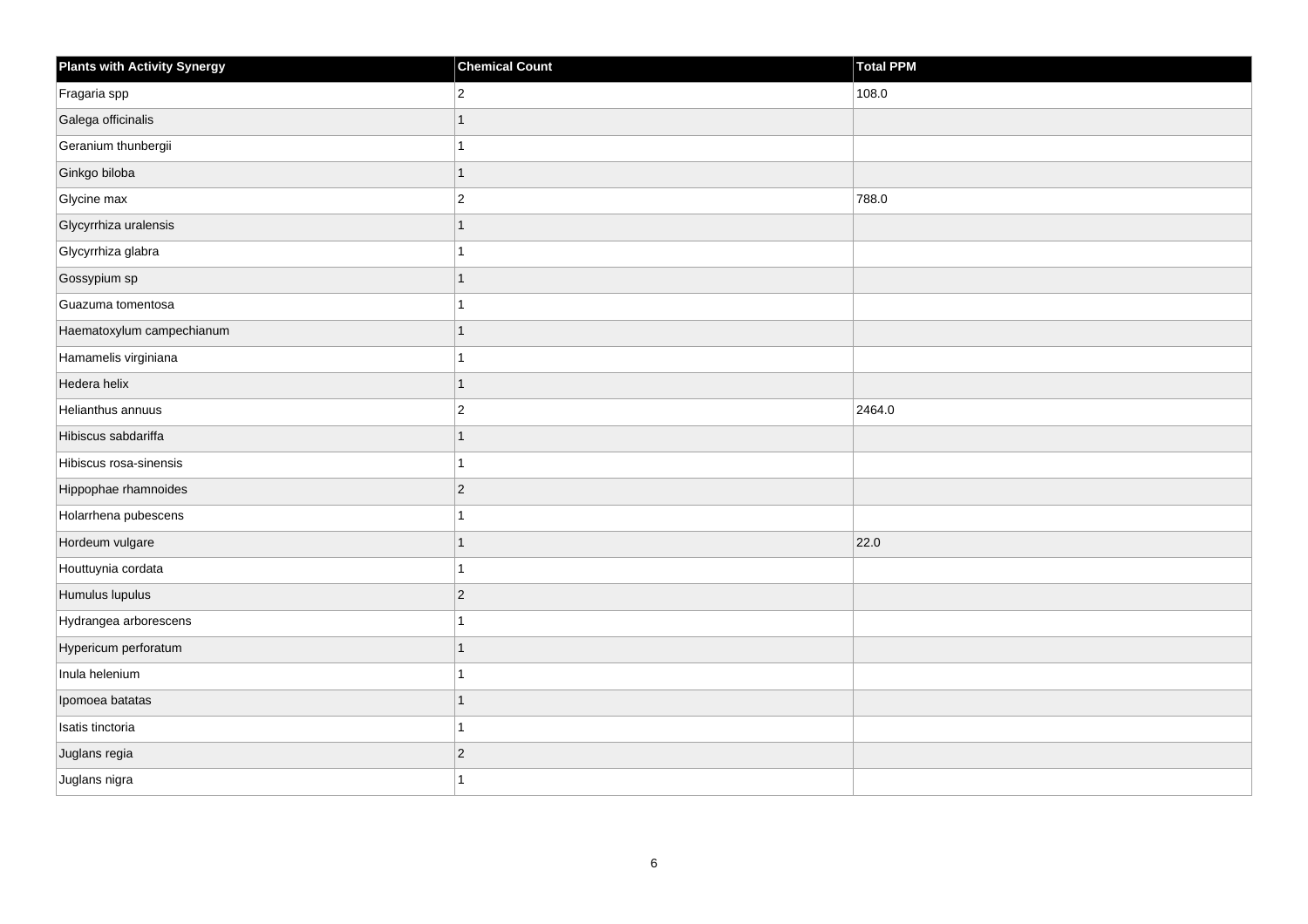| <b>Plants with Activity Synergy</b> | <b>Chemical Count</b> | Total PPM |
|-------------------------------------|-----------------------|-----------|
| Juniperus communis                  | 1                     |           |
| Kalanchoe spathulata                |                       |           |
| Kalanchoe pinnata                   |                       |           |
| Lactuca scariola                    |                       |           |
| Lactuca sativa                      | $\overline{2}$        | 278.0     |
| Laurus nobilis                      |                       |           |
| Ledum palustre                      | 1                     |           |
| Leonurus cardiaca                   |                       |           |
| Lepidium sativum                    |                       | 3792.0    |
| Ligustrum lucidum                   |                       |           |
| Ligustrum japonicum                 |                       |           |
| Linum usitatissimum                 |                       | 10.0      |
| Lippia dulcis                       | 1                     |           |
| Ludwigia perennis                   |                       |           |
| Ludwigia adscendens                 | 1                     |           |
| Lycium chinense                     | $\overline{2}$        |           |
| Lycopersicon esculentum             | 3                     | 326.0     |
| Maclura pomifera                    |                       |           |
| Magnolia officinalis                | 1                     |           |
| Magnolia kobus                      |                       |           |
| Magnolia denudata                   | 1                     |           |
| Malus domestica                     | $\overline{2}$        | 600.0     |
| Mangifera indica                    |                       |           |
| Maranta arundinacea                 |                       |           |
| Marrubium vulgare                   | 1                     |           |
| Matricaria recutita                 |                       |           |
| Medicago sativa                     | $\overline{c}$        | 514.0     |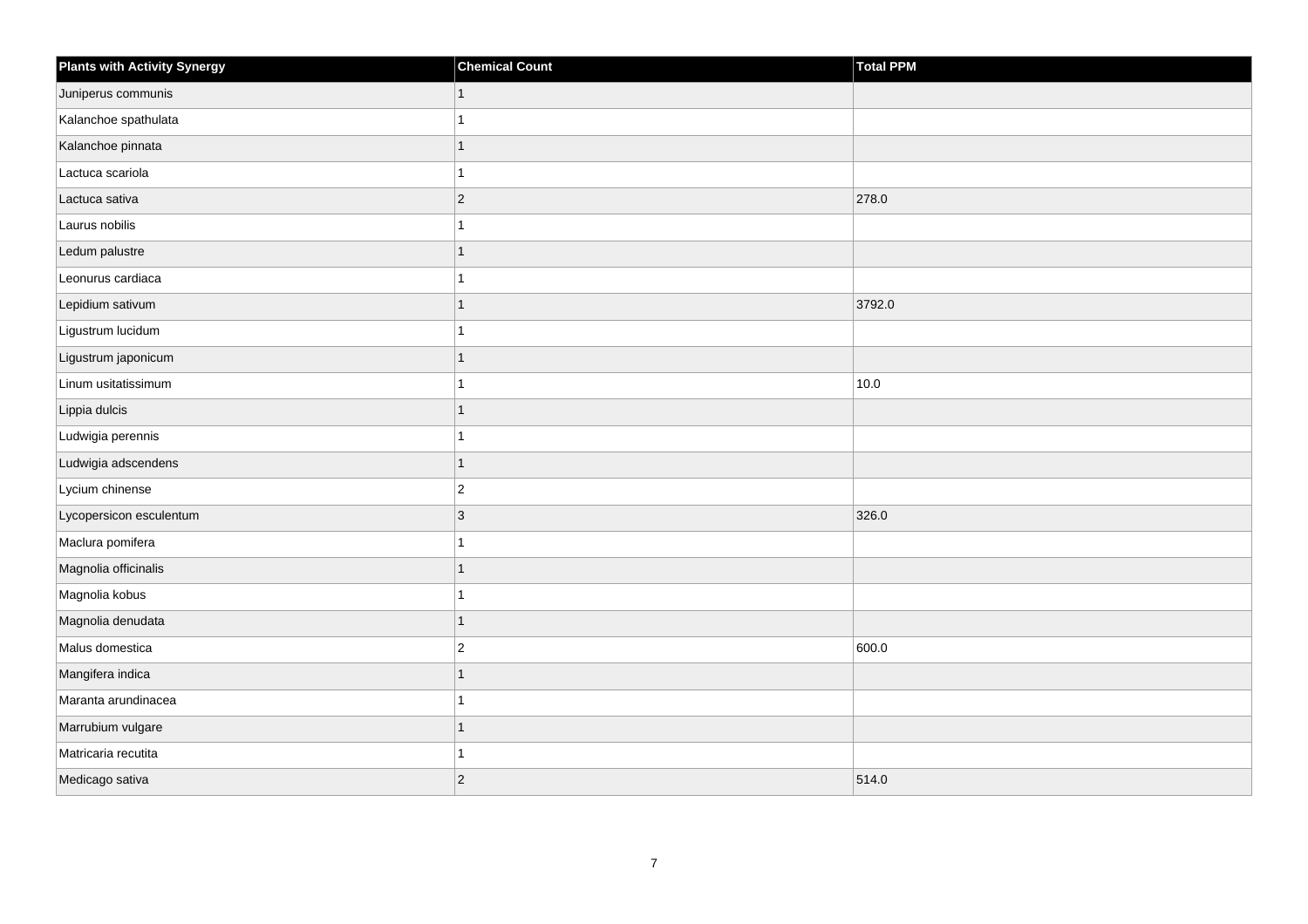| <b>Plants with Activity Synergy</b> | <b>Chemical Count</b>    | Total PPM |
|-------------------------------------|--------------------------|-----------|
| Melia azedarach                     |                          |           |
| Melilotus officinalis               | 1                        |           |
| Mentha x piperita                   |                          |           |
| Menyanthes trifoliata               | 1                        |           |
| Momordica charantia                 |                          |           |
| Moringa oleifera                    | $\overline{2}$           |           |
| Morus alba                          | 1                        |           |
| Musa x paradisiaca                  | $\overline{2}$           | 60.0      |
| Myristica fragrans                  |                          |           |
| Nelumbo nucifera                    | 1                        |           |
| Nerium oleander                     |                          |           |
| Nicotiana tabacum                   | $\overline{\phantom{a}}$ |           |
| Ocimum basilicum                    | $\overline{1}$           |           |
| Oenothera biennis                   | $\overline{2}$           | 414124.0  |
| Olea europaea                       | $\overline{2}$           | 238.0     |
| Ononis spinosa                      | 1                        |           |
| Origanum vulgare                    | $\overline{2}$           |           |
| Oryza sativa                        | $\overline{\phantom{a}}$ |           |
| Paeonia suffruticosa                | 4                        |           |
| Paeonia moutan                      | 1                        |           |
| Paeonia lactiflora                  |                          |           |
| Panax notoginseng                   |                          |           |
| Passiflora incarnata                |                          |           |
| Pastinaca sativa                    | 1                        |           |
| Perilla frutescens                  |                          |           |
| Persea americana                    | $\overline{2}$           | 98.0      |
| Petasites hybridus                  |                          |           |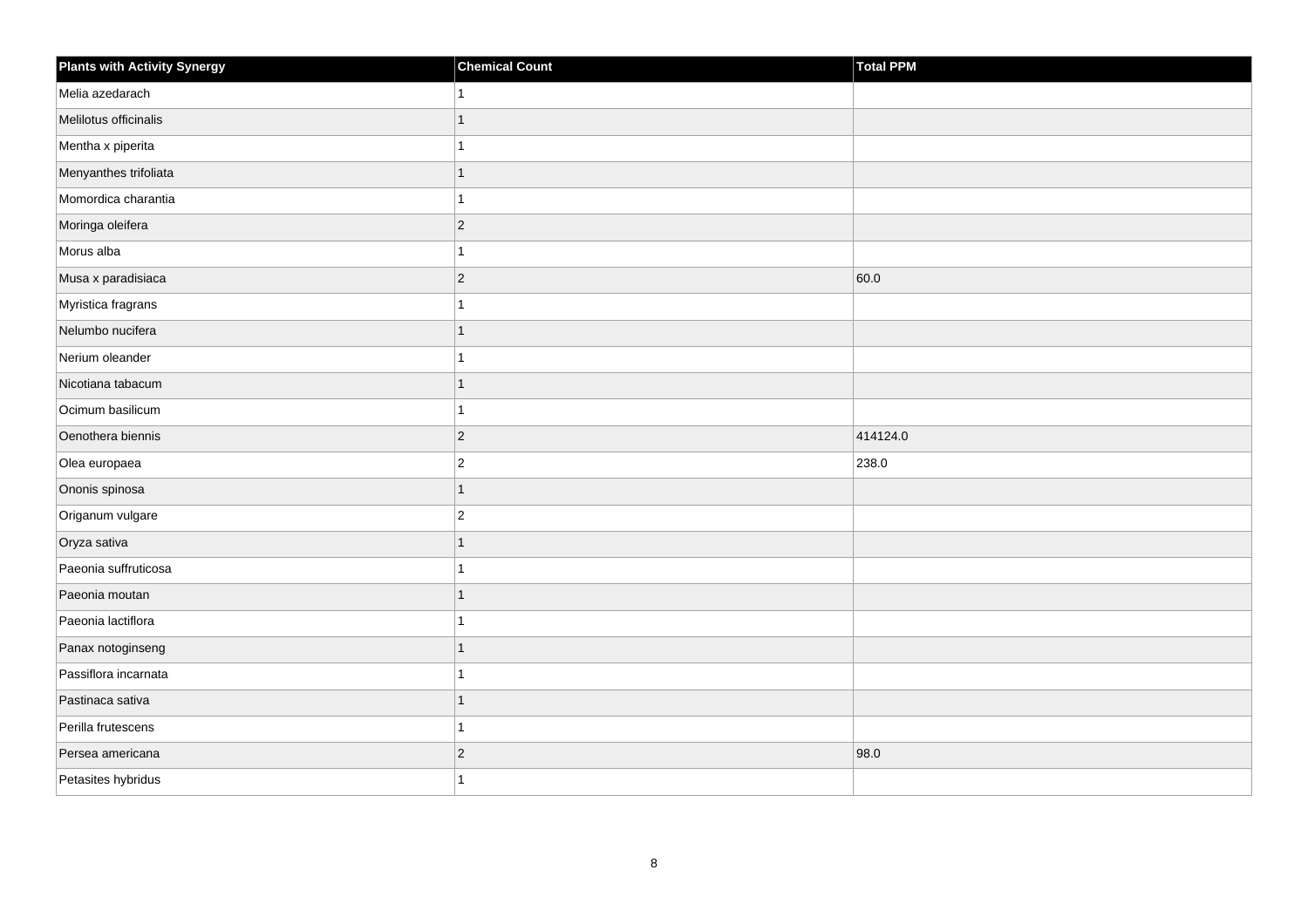| <b>Plants with Activity Synergy</b> | <b>Chemical Count</b> | Total PPM |
|-------------------------------------|-----------------------|-----------|
| Petroselinum crispum                | $\overline{c}$        | 504.0     |
| Phaseolus vulgaris                  |                       | 1466.0    |
| Phoenix dactylifera                 | $\overline{c}$        |           |
| Phyllanthus niruri                  |                       |           |
| Phyllanthus emblica                 | 1                     |           |
| Pimpinella anisum                   | $\overline{c}$        |           |
| Pinus sylvestris                    | 1                     |           |
| Pinus mugo                          |                       |           |
| Piper nigrum                        | $\overline{2}$        |           |
| Pistacia vera                       |                       | 108.0     |
| Pistacia lentiscus                  | 1                     |           |
| Plumeria acutifolia                 |                       |           |
| Podophyllum pleianthum              | 1                     |           |
| Podophyllum peltatum                |                       | 100000.0  |
| Podophyllum hexandrum               | 1                     |           |
| Polygonum hydropiperoides           |                       |           |
| Polygonum hydropiper                | 1                     |           |
| Polygonum aviculare                 |                       |           |
| Populus tacamahacca                 | $\overline{1}$        |           |
| Populus nigra                       |                       |           |
| Prosopis juliflora                  | 1                     |           |
| Prunella vulgaris                   | 1                     |           |
| Prunus spinosa                      | 1                     |           |
| Prunus serotina                     |                       |           |
| Prunus persica                      | $\overline{3}$        | 172.0     |
| Prunus laurocerasus                 |                       |           |
| Prunus dulcis                       | $\overline{2}$        | 550.0     |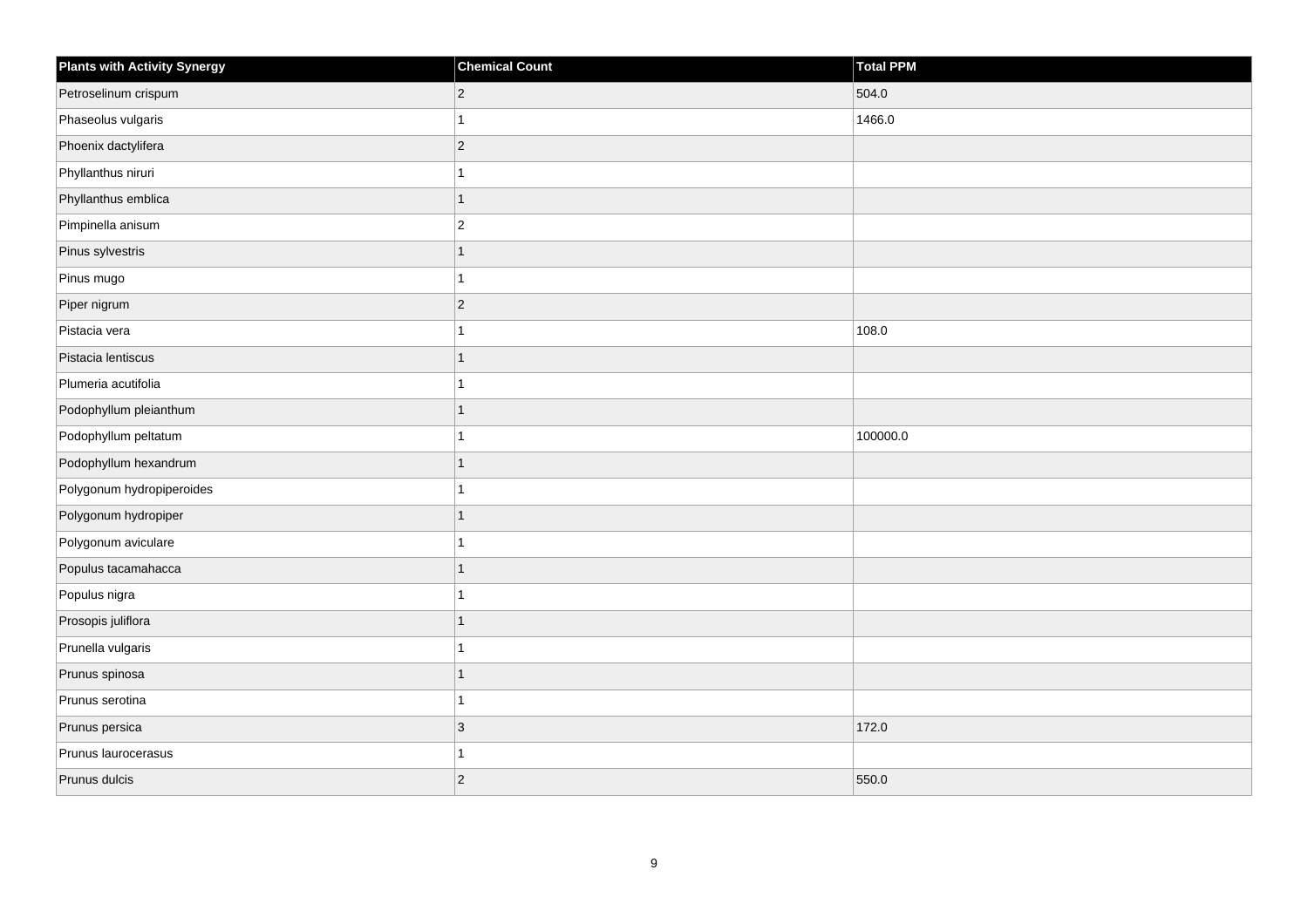| <b>Plants with Activity Synergy</b> | <b>Chemical Count</b> | Total PPM |
|-------------------------------------|-----------------------|-----------|
| Prunus domestica                    | $\overline{2}$        | 124.0     |
| Prunus cerasus                      | $\overline{2}$        | 18.8      |
| Prunus armeniaca                    | $\overline{a}$        |           |
| Psidium guajava                     | 1                     |           |
| Psidium cattleianum                 |                       |           |
| Psoralea corylifolia                |                       |           |
| Pteridium aquilinum                 |                       |           |
| Pueraria montana                    | 1                     |           |
| Punica granatum                     |                       |           |
| Pyrus communis                      | $\overline{2}$        | 118.0     |
| Quercus velutina                    |                       |           |
| Quercus robur                       |                       |           |
| Quercus infectoria                  |                       |           |
| Quercus alba                        | 1                     |           |
| Rheum rhabarbarum                   |                       | 2572.0    |
| Rhododendron dauricum               | 1                     |           |
| Rhus toxicodendron                  |                       |           |
| Rhus coriaria                       |                       |           |
| Ribes rubrum                        |                       | 118.0     |
| Ribes nigrum                        | $\overline{2}$        | 240.0     |
| Ricinus communis                    | $\overline{2}$        | 18.0      |
| Rosa spp                            | $\overline{1}$        |           |
| Rosa rubiginosa                     |                       |           |
| Rosa damascena                      | $ 2\rangle$           |           |
| Rosa canina                         | $\overline{2}$        | 408.0     |
| Rosmarinus officinalis              |                       |           |
| Rubus idaeus                        | $\overline{2}$        | 112.0     |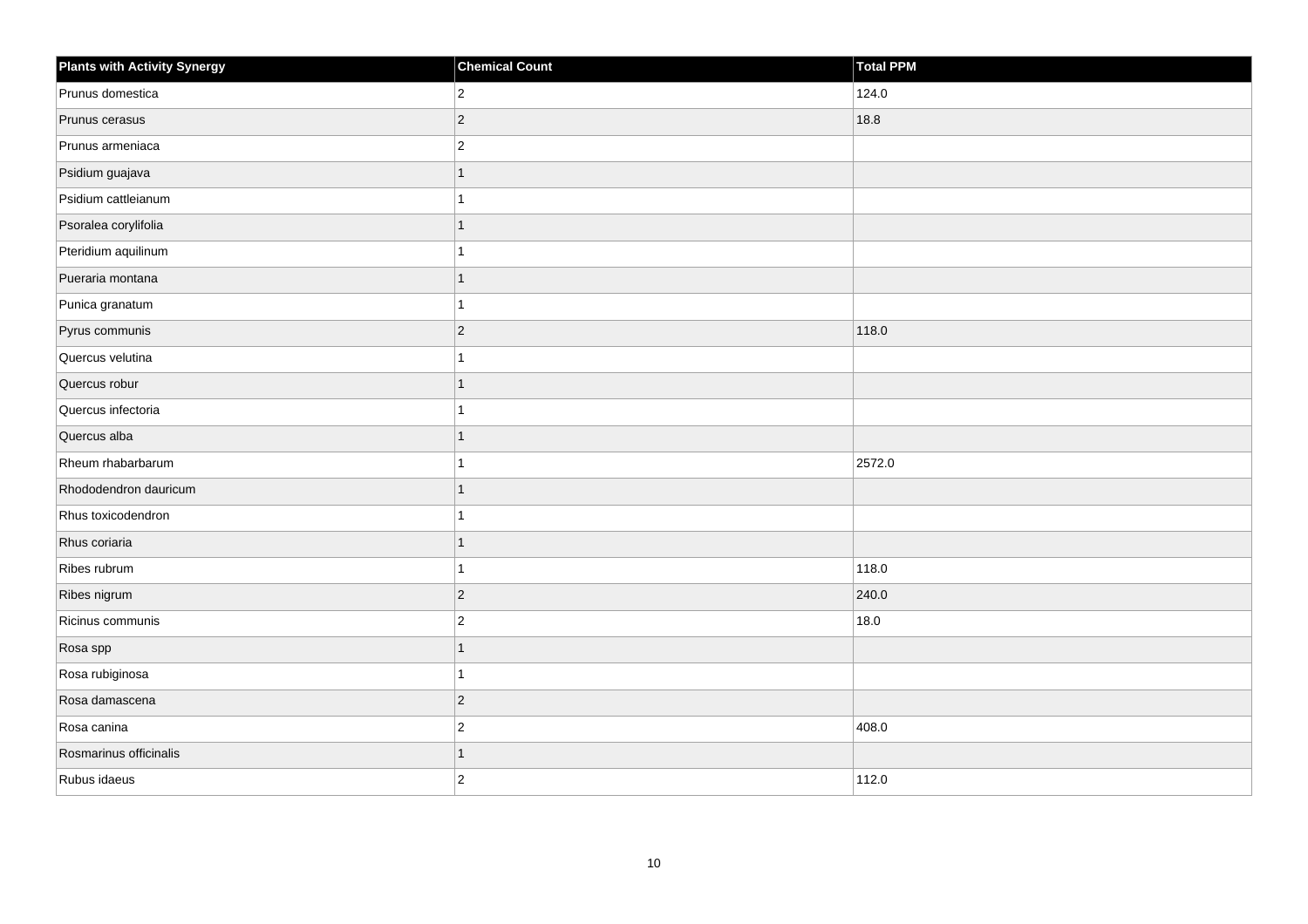| Plants with Activity Synergy | <b>Chemical Count</b> | Total PPM |
|------------------------------|-----------------------|-----------|
| Rumex crispus                | $\mathbf{1}$          |           |
| Rumex acetosa                | 1                     |           |
| Ruta graveolens              | 1                     |           |
| Salix alba                   | 1                     |           |
| Sambucus nigra               | $\mathbf{1}$          |           |
| Sambucus canadensis          | 1                     |           |
| Sanguisorba officinalis      | $\overline{1}$        |           |
| Sanguisorba minor            | 1                     |           |
| Schinus terebinthifolius     | $\overline{1}$        |           |
| Schinus molle                | 1                     |           |
| Senna occidentalis           | $\mathbf{1}$          |           |
| Sesamum indicum              | 1                     | 48.0      |
| Silybum marianum             | $\mathbf{1}$          |           |
| Solanum tuberosum            | $ 2\rangle$           | 5.6       |
| Solanum melongena            | $\mathbf{1}$          |           |
| Solanum dulcamara            | 1                     |           |
| Solidago virgaurea           | 1                     |           |
| Solidago gigantea            | 1                     |           |
| Sophora japonica             | 1                     |           |
| Sorbus aucubaria             | 1                     |           |
| Spartium junceum             | $\mathbf{1}$          |           |
| Spinacia oleracea            | $\vert$ 2             | 876.0     |
| Syzygium aromaticum          | 1                     |           |
| Tabebuia impetiginosa        | 1                     |           |
| Tagetes patula               | $\mathbf{1}$          |           |
| Tagetes minuta               | 1                     |           |
| Tanacetum vulgare            | 1                     |           |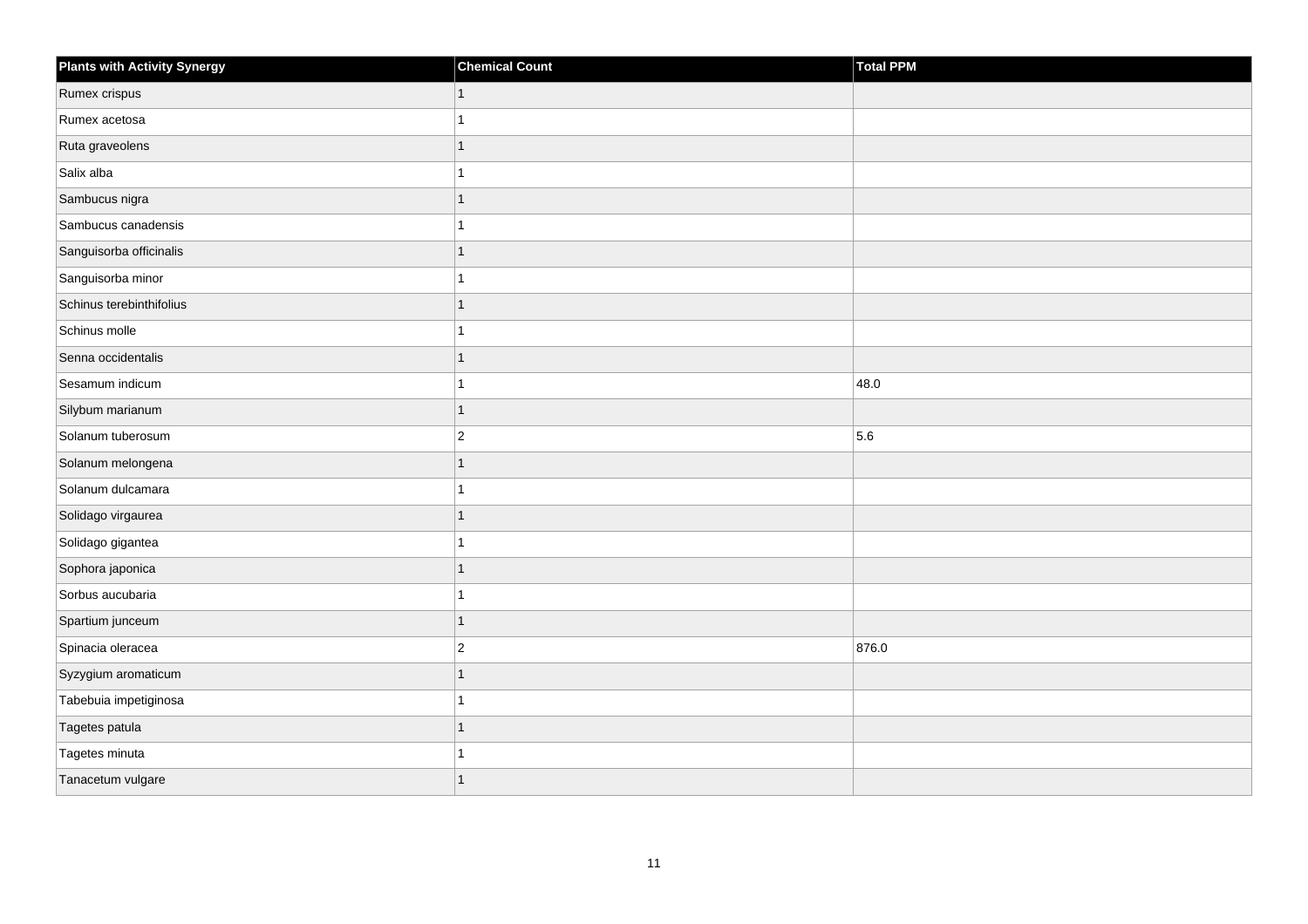| <b>Plants with Activity Synergy</b> | <b>Chemical Count</b>    | Total PPM |
|-------------------------------------|--------------------------|-----------|
| Taraxacum officinale                | $\overline{2}$           |           |
| Taxus baccata                       | 1                        |           |
| Terminalia ivorensis                |                          |           |
| Terminalia chebula                  | 1                        |           |
| Terminalia catappa                  |                          |           |
| Teucrium scordium                   |                          |           |
| Teucrium montanum                   | 4                        |           |
| Teucrium botrys                     | 1                        |           |
| Theobroma cacao                     |                          |           |
| Thespesia populnea                  | 1                        |           |
| Thevetia peruviana                  |                          |           |
| Tilia sp.                           |                          |           |
| Tribulus terrestris                 | 1                        |           |
| Tridax procumbens                   | 1                        |           |
| Trifolium pratense                  | $\overline{2}$           | 800.0     |
| Trigonella foenum-graecum           | $\overline{1}$           |           |
| Triticum aestivum                   | $\overline{c}$           | 6882.0    |
| Tussilago farfara                   | $\overline{\phantom{a}}$ |           |
| Uncaria catechu                     | 1                        |           |
| Urginea maritima                    | 1                        |           |
| Urtica dioica                       | 3                        | 188.0     |
| Vaccinium vitis-idaea               | $\overline{2}$           |           |
| Vaccinium myrtillus                 |                          |           |
| Vaccinium macrocarpon               | $\overline{2}$           | 662.0     |
| Vaccinium corymbosum                | $\overline{2}$           | 232.0     |
| Valeriana officinalis               | $\overline{2}$           |           |
| Viburnum opulus                     |                          |           |